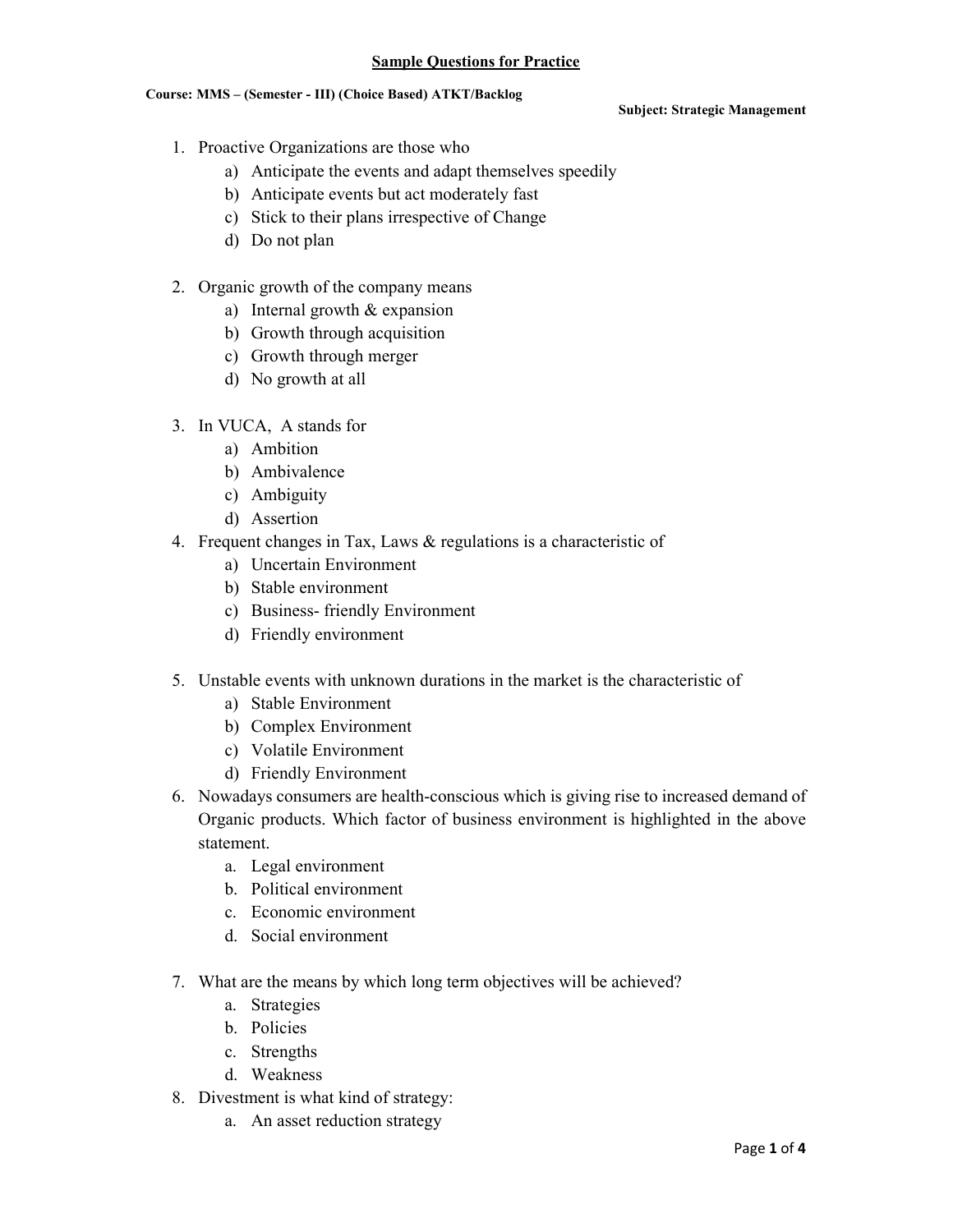# **Sample Questions for Practice**

#### Course: MMS - (Semester - III) (Choice Based) ATKT/Backlog

**Subject: Strategic Management** 

- b. A weakness reduction strategy
- c. A strength reduction strategy
- d. A Cost reduction strategy
- 9. McDonalds is deciding whether to expand into manufacturing kitchen equipment in China. At what level is this decision likely to be made?
	- a. Business
	- b. Corporate
	- c. Functional
	- d. International
- 10. Corporate Governance is concerned with the:
	- a. Executive remuneration, disclosure of information, auditing and accounting procedures, and organizations' management structures
	- b. Elections to the board of directors
	- c. Relationships with national governments
	- d. Corporate level strategy
- 11. The value chain is subdivided into two main headings. These are 'Primary Activities' and:
	- a. Peripheral activities
	- b. Support activities
	- c. Important activities
	- d. Outsources activities
- 12. The acronym SWOT stands for:
	- a. Special Weapons for Operations and Timeliness
	- b. Strength, Weakness, Organisations and Tasks
	- c. Strengths, Weakness, Opportunities and Threats
	- d. Strengths, Weakness, Optimization and Transport
- 13. The two internal elements of SWOT are:
	- a. Opportunities and Threats
	- b. Strengths and Weaknesses
	- c. Strengths and Opportunities
	- d. Weakness and Threats
- 14. Which refers to decline in the per unit cost of production as volume grows?
	- a. Product Differentiation
	- b. Economic of scale
	- c. Switching Cost
	- d. Brand Identity
- 15. Which is not the generic strategy of Michael Porter?
	- a. Cost Leadership
	- **b** Growth Share Matrix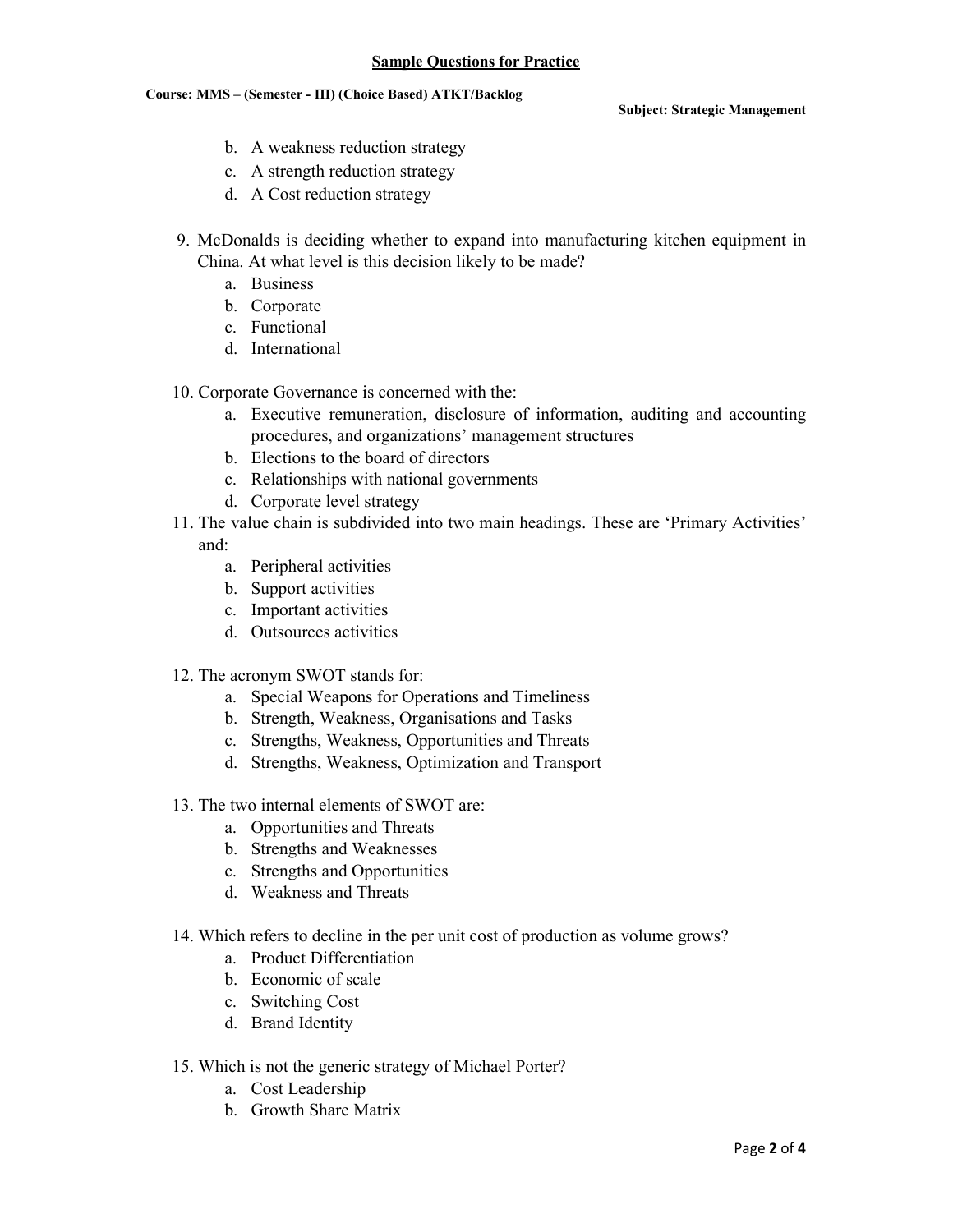# Course: MMS - (Semester - III) (Choice Based) ATKT/Backlog

**Subject: Strategic Management** 

- c. Differentiation
- d. Focused strategy
- 16. What is a unified, comprehensive  $\&$  integrated plan designed to assure that basic objectives of enterprise are achieved?
	- a. Strategy
	- b. Execution
	- c. Monitoring
	- d. Management
- 17. Rivals firms, operating in the same industry rely on different due to their strategic choice
	- a. Mission
	- b. Goals & Objective
	- c. Business Definition
	- d. Business Model

 $e$ 

- 18. Best-worded statement clearly & crisply illuminates direction in which organization is headed.
	- a. Vision
	- b. Mission
	- c. Goals
	- d. Objective
- 19. Which of these refers to a strategy where the business seeks to sell its existing products into new market  $\&$  this can be achieved by new product packaging, distribution channel  $etc?$ 
	- a. Market Penetration
	- b. Market Development
	- c. Product Development
	- d. Diversification
- 20. Which strategy is adopted by organization when if it chooses to focus on ways & means to reserve process of decline?
	- a. Turnaround
	- b. Expansion
	- c. Stability
	- d. Stratification
- 21. Which is the first stage of turnaround strategy?
	- a. Assessment of current problems
	- b. Implementation of emergency action plan
	- c. Restructuring the business
	- d. Returning to normal